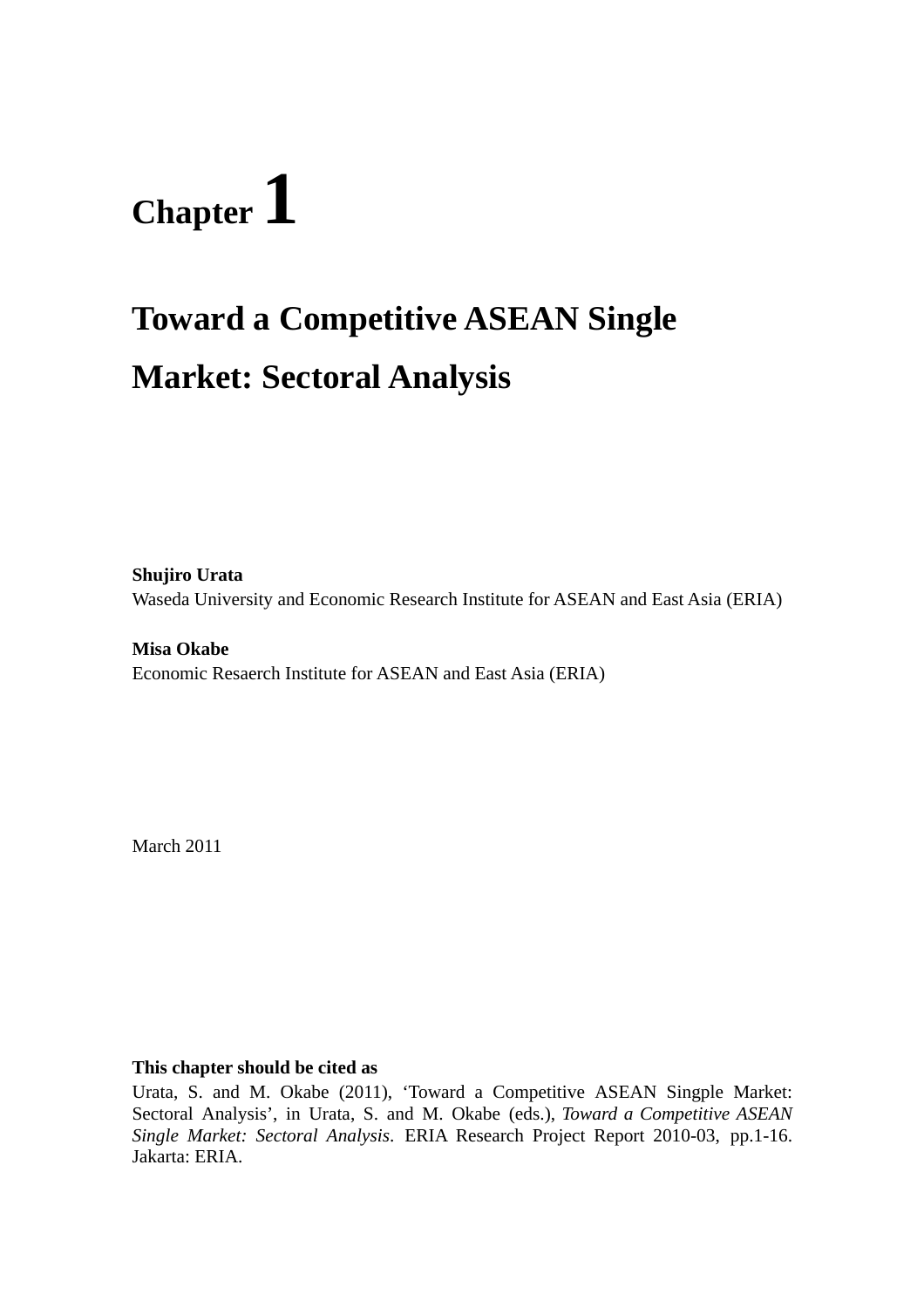#### **CHAPTER 1**

### **Overview:**

## **Toward a Competitive ASEAN Single Market: Sectoral Analysis**

#### **Shujiro Urata**

Graduate School of Asia-Pacific Studies, Waseda University, Economic Research Institute for ASEAN and East Asia

#### **Misa Okabe**

Economic Research Institute for ASEAN and East Asia

*This project report of the 2010 fiscal year is the latest report in the ERIA research project on economic integration toward the ASEAN Economic Community (AEC), in which several studies on the free flow of goods, services and investment among ASEAN countries since the year 2008 have been conducted. The ERIA research project has investigated actual policies and the current degree of liberalization of each issue area in each ASEAN country, adopting a variety of methodologies. This chapter reviews research outcomes in the past two years in Section 2. We then summarize the key findings of each study on each issue area in the 2010 fiscal year in Section 3. During the 2010 fiscal year, we have continuously conducted analyses on the current status and progress of liberalization of trade in goods and services and foreign direct investment (FDI) climates. By using and updating the research accumulated during the past three years, it is possible to examine variations in the degree of liberalization over time. The research project also covers conceptual analysis of the liberalization of mobility of skilled labor in ASEAN countries, as they move toward an AEC. Based on discussion of the research outcomes of the year 2010, we introduce several policy implications for each issue area in Section 4.*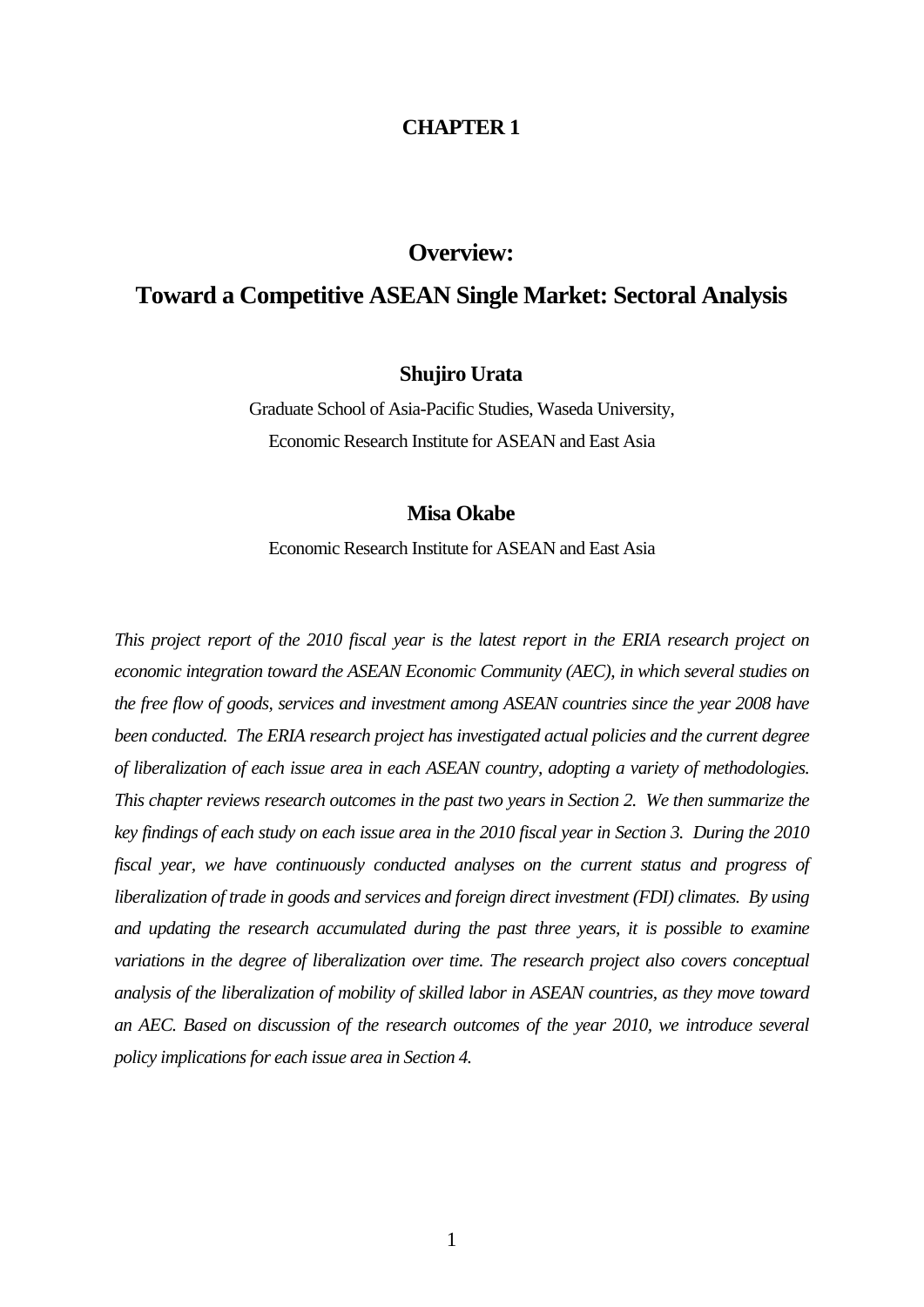#### **1. Introduction**

Based on the ASEAN Vision 2020, and in anticipation of realizing the ASEAN Community, the ASEAN Economic Community (AEC) was proposed at the Bali Summit in October 2003 as the goal of regional economic integration, to be achieved by 2020. ASEAN leaders subsequently developed an action plan and roadmap to set clear targets and timelines for each sector. In 2007, the leaders agreed to bring forward the establishment of an AEC to 2015. In addition, they adopted an AEC Blueprint to serve as a coherent master plan guiding the establishment of an AEC. The AEC Blueprint sets out work plans and strategic schedules for the implementation of an AEC, as well as presenting the vision of an AEC. The key characteristics which are envisaged in an AEC are; a single market and production base; realization of a highly competitive economic region; achievement of equitable economic development; and full integration into the global market.

According to a press release issued by the ASEAN secretariat in December 2009, as of January 1<sup>st</sup> 2010, 99.1 % of total tariff lines are to be traded at zero tariff rate among ASEAN 6 countries and 98.6% at 0-5% tariff rate among the other four countries, (Cambodia, Laos, Myanmar and Vietnam), under the Common Effective Preferential Tariffs of ASEAN Free Trade Area (CEPT-AFTA). In addition, the ASEAN Trade in Goods Agreement (ATIGA) has been in place since May 2010 in order to facilitate further intra-ASEAN trade and accelerated economic integration towards an AEC by 2015. With respect to service trade, under the ASEAN Framework of Agreement in Services (AFAS), the ASEAN member countries have already signed a protocol to implement the first to the eighth packages of service commitment by October 2010. Also, up to now, ASEAN member countries have signed Mutual Recognition Agreements (MRAs) covering seven service sectors<sup>1</sup>. In addition, in order to achieve the free flow of investment which is one of the core elements of a single ASEAN market, the ASEAN Comprehensive Investment Agreement (ACIA) was entered into at the end of  $2009^2$ .

With the backdrop of such substantive progression of the implementation of economic integration in this region, there is rising concern surrounding maintaining competitiveness against faster-growing neighboring economies such as China and India in exporting, production and

<sup>1</sup> MRAs on engineering services in December 2005, on nursing services in December 2006, on surveying qualification and architectural services in November 2007 and on accountancy services, medical and dental practitioners in February 2009 have been signed.

<sup>2</sup> The ACIA is a comprehensive agreement on investment covering improvements to the framework agreement on the ASEAN Investment Area (AIA) and the ASEAN Investment Guarantee Agreement (IGA).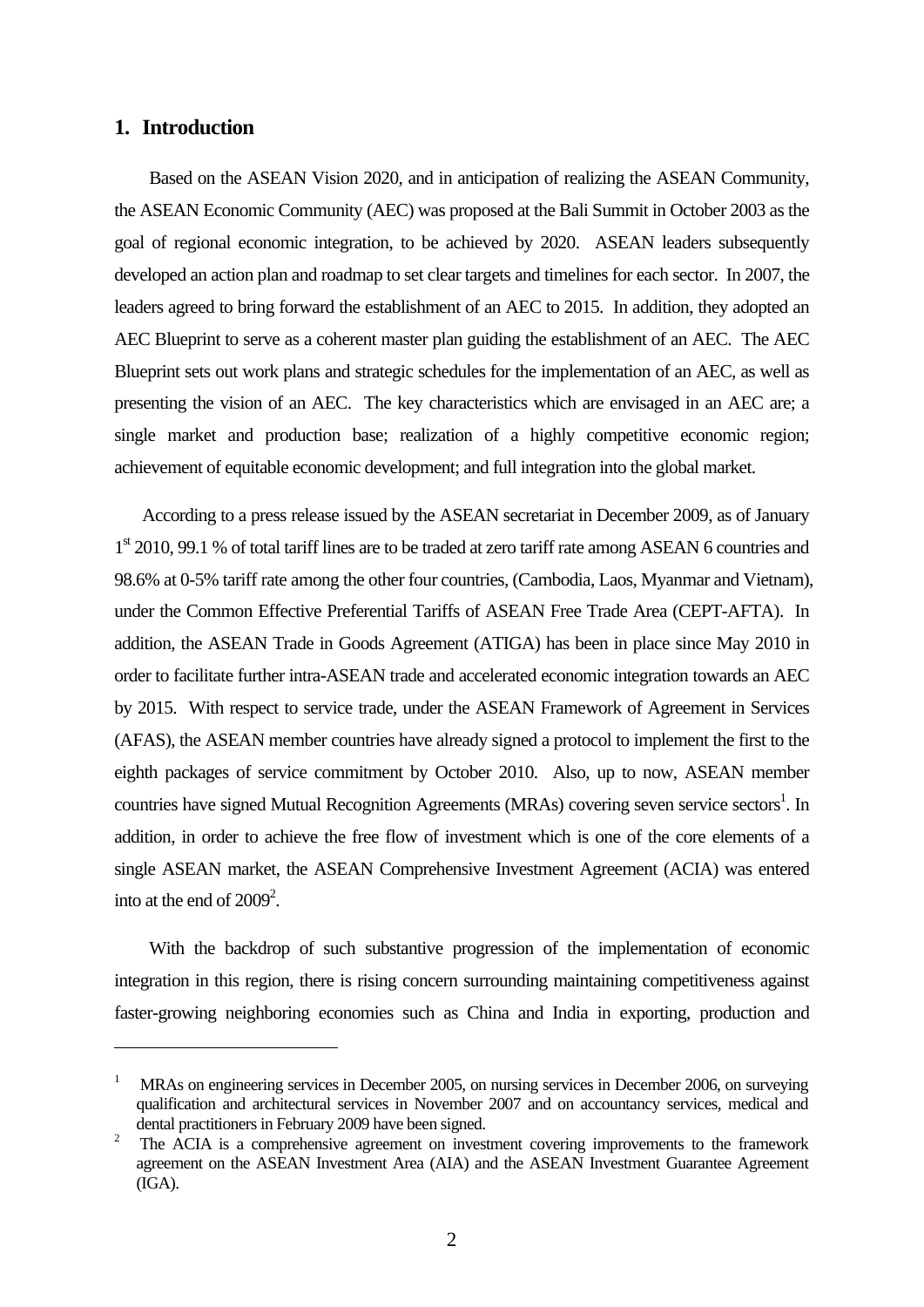attracting FDI. To ensure sustainable development and the competitive advantage of each ASEAN country, regional economic integration which realizes efficient production and sales networks and generates economies of scale is an essential option. In addition, the Asian currency and financial crisis that began in 1997 is another important factor in building momentum for economic cooperation and deepening integration in this region.

In order to facilitate the implementation of the AEC Blueprint, the ASEAN secretariat has constructed the AEC Scorecards which monitor the status of implementation of each issue area in the Blueprint, in each country. The detailed results of the AEC scorecards, however, have not yet been made public<sup>3</sup>, hence the scorecards still have not been shared with a wide range of stakeholders such as consumers, business people, administrators, scholars and policy makers from each sector and country. The AEC scorecards are not yet at the stage where they can serve as the basis for discussion among a wide range of people about the gap between the current situation and the goals set out in the Blueprint, as well as efforts necessary to fill those gaps. To complement the weakness of the Blueprint, the ERIA research project on economic integration toward an AEC includes studies, employing various methodologies, on actual policies and the current degree of liberalization of each issue area in each country since  $2008<sup>4</sup>$ .

ERIA has organized a working group consisting of experts in each issue area and researchers from 10 ASEAN member countries, and they have discussed and developed methodologies to investigate "actual rules and regulations" and "actual situations in terms of liberalization" in each issue area and country during the last three years. They have published research outcomes in an ERIA research project report, and also made policy recommendations toward the implementation of the AEC. This research project report from fiscal year 2010 is the latest in the series of the research projects. During this fiscal year 2010, the working group focused on analyses on trade in goods and services, foreign direct investment (FDI) climates, and skilled labor mobility. Each study aims to construct quantitative measures which are designed 1) to chart the process of policy reforms following the AEC blueprint; 2) to provide a framework on which the milestones and end goals of each element can be defined; and 3) to evaluate the current state and progress vis-à-vis the

<sup>3</sup> Although the report on the AEC scorecards from 2008 to 2009 has been released on the ASEAN Secretariat website (http://www.asean.org/publications/AEC%20Scorecard.pdf), the detailed scores by country and sector, and methodologies of scoring, are not referenced in the report.

<sup>&</sup>lt;sup>4</sup> The research outcomes in 2008 were reported by ERIA Research Project Report No.1, entitled "Deepening East Asian Economic Integration" edited by Corbett and Umezaki (2009), and the 2009 research project report was published as ERIA Research Project Report No.3, entitled "Tracing the Progress toward the ASEAN Economic Community" edited by Urata and Okabe (2010).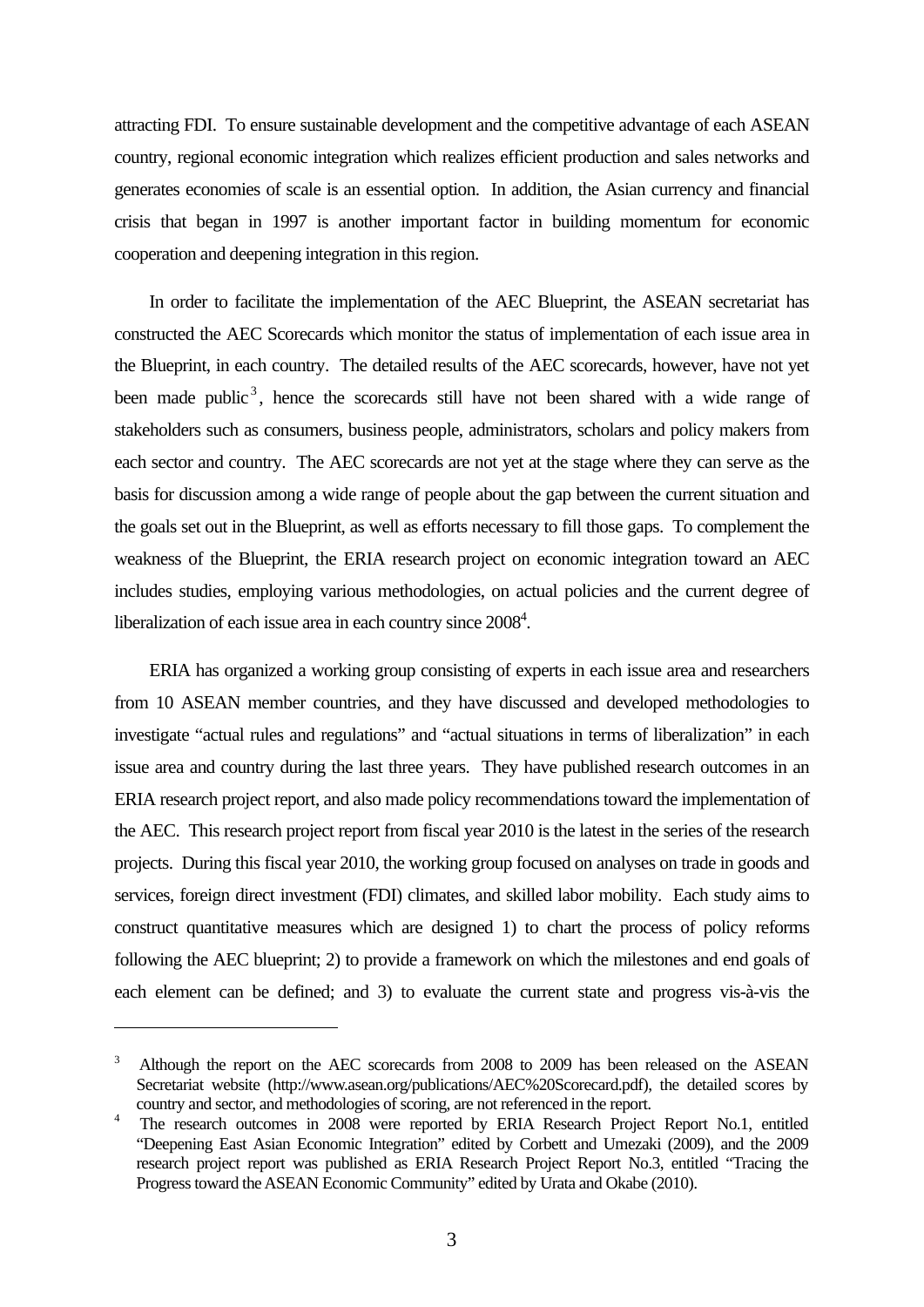milestones and end goals. In order to introduce this year's research report on each issue area, this chapter reviews research outcomes in the last two years and summarizes this year's study of each issue area. The remainder of this chapter is organized as follows: the main research outcomes of this research project in the last two years, namely the fiscal year 2008-2009, are reviewed in Section 2. Section 3 introduces key findings in each study of the 2010 fiscal year. Based on the discussion in Section 3, we summarize policy implications.

#### **2. Review of studies on AEC implementation**

The ERIA research working group on economic integration toward an AEC has conducted several studies on trade in goods and services, and the investment climate during the 2008-2009 fiscal year. We review the main results of each issue area below.

#### **2.1 Free Flow of Services**

Dee (2009) conducted a mapping of actual policies covering medical and health services, and banking and insurance services, by type of service and mode of trade based on the detailed study of existing policies in these sectors by Dee and Dinh (2009), and examined the ways in which service trade barriers interact with other domestic regulations in these fields. Using questionnaires that were completed by researchers in each of the ASEAN countries, her studies reveal actual implemented policies in detail, rather than only information contained in published version of regulations. In the case of medical services, it seems that a majority of ASEAN countries meet the foreign equity target of the Blueprint, while the other modes are more restricted and domestic regulatory regimes also impose restrictions with relatively high frequency. In addition, for health services, as compared with medical services, the regulatory restrictions in health are skewed so as to penalize foreign suppliers. Health services are also more likely to be affected by restrictions on commercial presence than medical services. Dee (2009) summarized that the ASEAN countries should work together to establish minimum acceptable standards of quality, both for individual professionals and for healthcare institutions. This will be a key prerequisite to dismantling the regulatory and other restrictions that, while having a possible rationale in quality assurance, are either more discriminatory or more burdensome than required.

With respect to banking services, the questionnaires cover all four modes of supply, and are focusing on non-prudential regulation which is the target of the Blueprint's liberalization initiatives.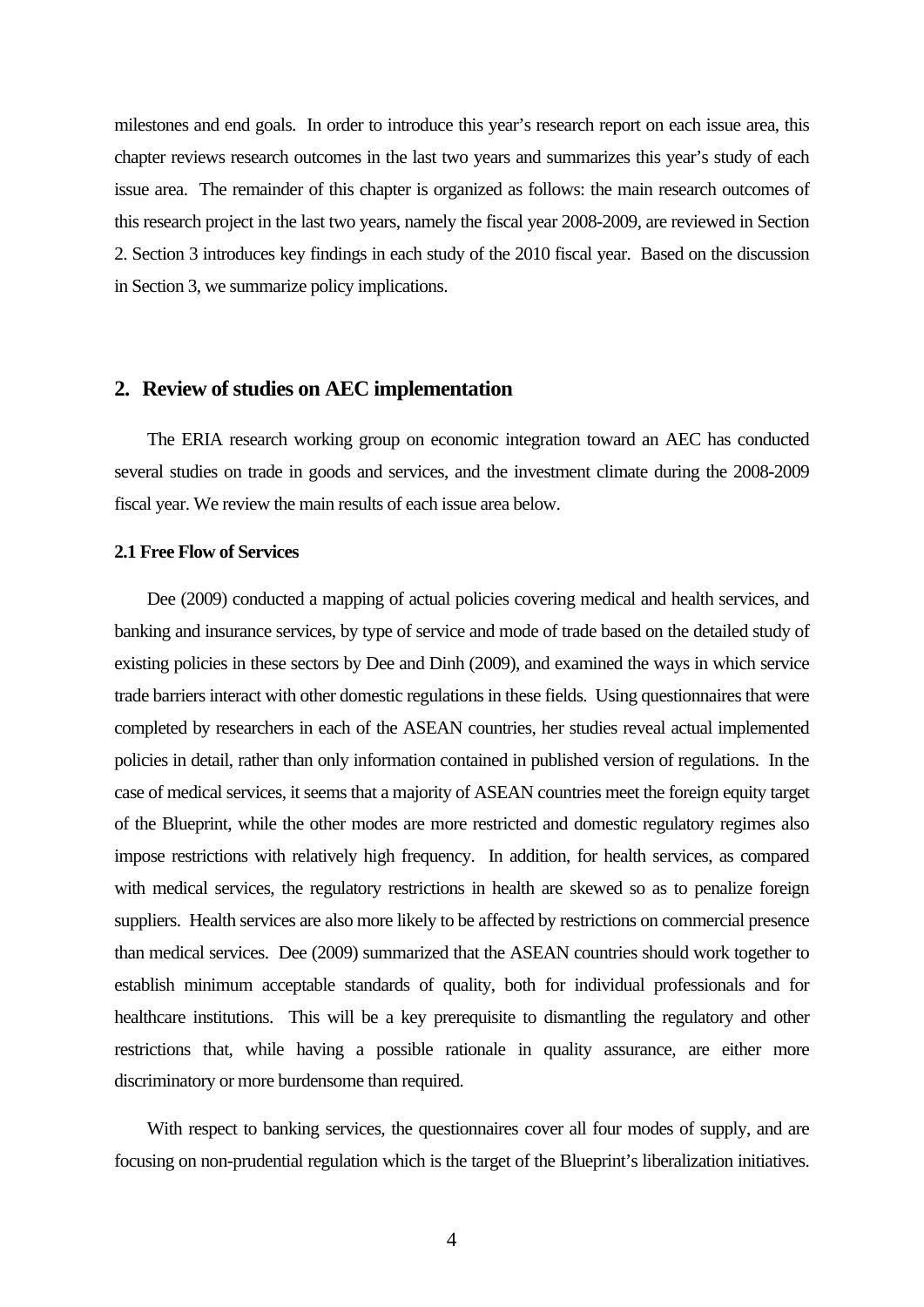It was found that the restrictions are still discriminatory against foreigners. In the case of insurance services, while restrictions on foreign ownership are less prevalent than those on banking services, restrictions on cross-border trade are imposed widely. Dee (2009) pointed out that the costs of these restrictions are very significant.

Subsequently, Dee (2010) conducted studies on air transport services, maritime services and telecommunication services. Studies on service trade in air transport covered a variety of air transport services, not only international and domestic passenger and freight-only services, but also various related sectors such as fuel provision, luggage and freight loading and unloading, aircraft repair and maintenance, and selling and marketing of air transport services. Based on survey responses and investigation of ASEAN multilateral agreements on air services, she pointed out that effective liberalization of mode 3 of trade in air services not only requires the reform of investment laws, but also requires the reform of withholding clauses in air services agreements. In addition, further reform of the agreements on air services and much greater transparency of their provisions are required among ASEAN members, in order to lift the secrecy surrounding the provision of air services agreements, in turn enabling outside observers to monitor progress.

Regarding maritime services, Dee (2010) found that most ASEAN member countries have taken a relatively liberal approach to cargo sharing arrangements, while only three countries have stated that they grant exemptions from cabotage restrictions<sup>5</sup>, but retain the restrictions in law despite their having been shown to be costly. She also found that no ASEAN countries meet the Blueprint target of allowing at least 51 per cent foreign ownership by 2010 in all maritime services. However some countries meet the target for at least some services and have moved to a relatively liberal 'landlord port' model for at least some ports.

Based on the survey covering actual barriers to trade in telecommunications services, and restrictions on the ability of non-telecommunications businesses to lease lines or build private networks, only two ASEAN countries meet the Blueprint's foreign equity targets in all telecommunications services, at least on a Most Favored Nation (MFN) basis. Considering the relatively contestable market structure in most countries, the remaining restrictions on foreign equity limits are hard to understand and should be phased out.

<sup>&</sup>lt;sup>5</sup> "Cabotage" means that the carriage of passengers or freight within a country by an aircraft or ship registered in another country.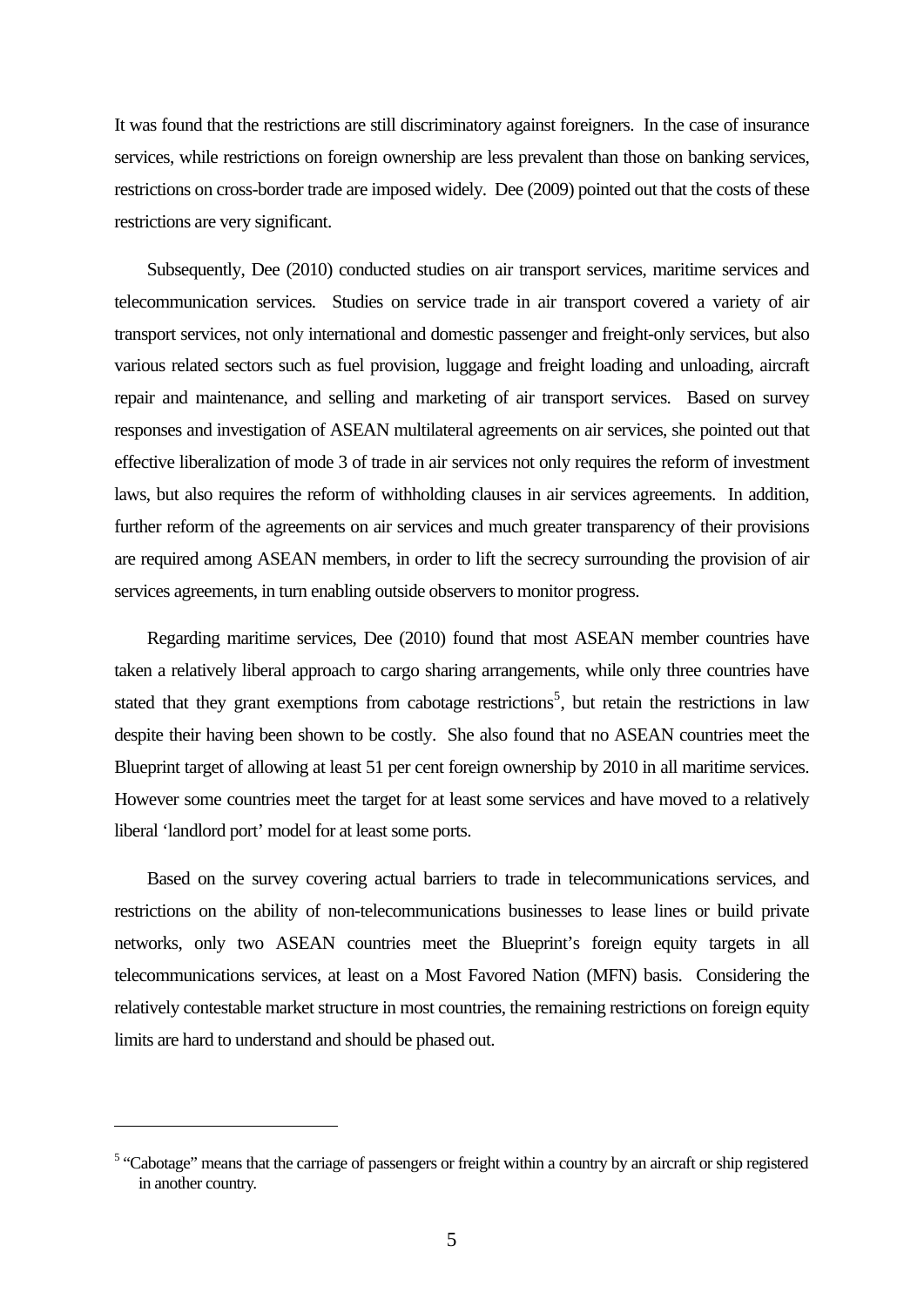#### **2.2 Free flow of goods**

The AEC Blueprint mentions that free flow of goods is one of the principal means by which the aims of a single market and production base can be achieved. The Blueprint highlights integrating customs procedures, establishing the ASEAN Single Window, continuously enhancing the Common Effective Certification Procedures, and harmonizing standards and conformance procedures, as trade facilitation measures which would greatly facilitate the free flow of goods.

Findlay (2009) conducted two business surveys on trade facilitation with companies engaged in import transactions, and with logistics service providers within ASEAN countries. He summarized that border procedures continue to be pervasive and critically affect both goods and services businesses across ASEAN countries. Following the results of these surveys, other policies such as licensing and rules on operations, and lack of transparency generally constrain the establishment of new businesses and operations.

Using Australian c.i.f. and f.o.b. import data, Sourdin and Pomfret (2009) calculated an index of trade cost between Australia and ASEAN member countries from 1990 to 2007. They found a substantial decline in trade costs for five ASEAN members during the 1990s and convergence towards the lowest-cost country, while there was no clear pattern for the other five ASEAN countries. Sourdin and Pomfret (2010) also calculated the same index by using USA, Chilean and Brazilian import data and found that the ASEAN economies' trade costs are converging. They examined the determinants of trade cost variation by regression analysis, and found that market access, border administration, transport and communications infrastructure, and business environments, are negatively correlated to trade costs for sea-borne imports<sup>6</sup>.

As Findlay (2009) pointed out, the ASEAN Single Window program has been one of the important factors in encouraging free flow of goods among ASEAN countries; there are, however, difficulties in realizing the program since even the importance and urgency of national Single Windows are yet to be recognized in many countries. Based on the survey on implementation of the National Single Window, Dee (2010) found that there is little apparent variation in countries' participation in formal ASEAN efforts to improve customs clearance procedures. There are still only two counties which have fully electronic filing of customs documentation, and there is considerable variation in the extent to which countries have set targets and used information

<sup>&</sup>lt;sup>6</sup> They use "the Enabling-Trade Index" from the World Economic Forum which is composed of these four sub-indexes.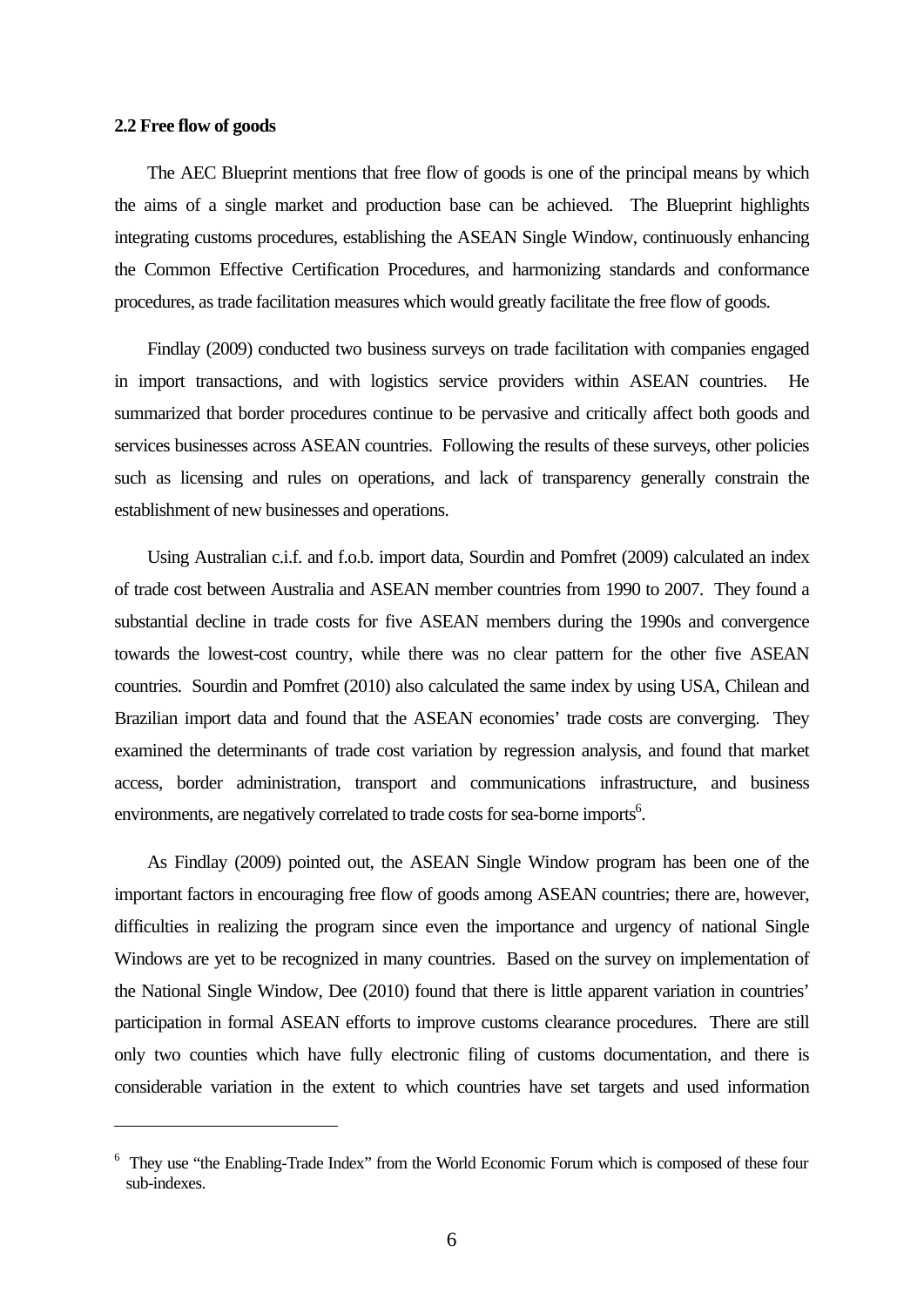technology to automate decision-making in their clearance and release procedures.

#### **2.3 Free flow of investment**

As the AEC Blueprint states, a free investment regime is the key to enhancing ASEAN's competitiveness in attracting FDI as well as intra-ASEAN investment. Building a business environment which is conductive to FDI without constraints is an important factor in making ASEAN more dynamic and competitive. ASEAN countries have made efforts to t promote investment flows through the Framework Agreement on the ASEAN Investment Area (AIA) and the ASEAN Investment Guarantee Agreement (IGA), which aim to create a free and open investment regime, so as to attract investment. In addition, the ASEAN Comprehensive Investment Agreement (ACIA) was signed in 2009 and has promoted liberalization and the facilitation of investment more comprehensively, as well as making improvements to AIA/IGA provisions.

The ERIA research working group on economic integration toward an AEC has examined the actual condition of liberalization and the openness of investment flows into and within ASEAN countries by several measures since 2008. Urata and Ando (2009 and 2010) evaluated the restrictiveness of FDI rules by examining legal documents, such as FDI laws, in ASEAN countries. They constructed scores indicating restrictiveness in six areas for 21 sectors that include 88 ISIC two-digit sub-sectors for 10 member countries. They found that, among ASEAN countries, FDI policy regimes have wide variations in terms of their openness/restrictiveness. Screening and appraisal, and the movement of investors in particular, were found to be serious impediments in several countries. They pointed out that service sectors such as public administration, electricity, gas, steam and air conditioning supply, and information and communication are quite restricted by policies on restriction on the rights of establishment or market access, which are considered to be the most important policies regarding inward FDI. A fear of market domination by competitive foreign companies should be dealt with by appropriate competitive policy since the provision of greater market access to foreign companies would contribute to an improvement in technical efficiency.

Urata and Ando (2009 and 2010) also analyzed the FDI environments of ASEAN countries by using the information obtained from the survey conducted on Japanese firms operating in ASEAN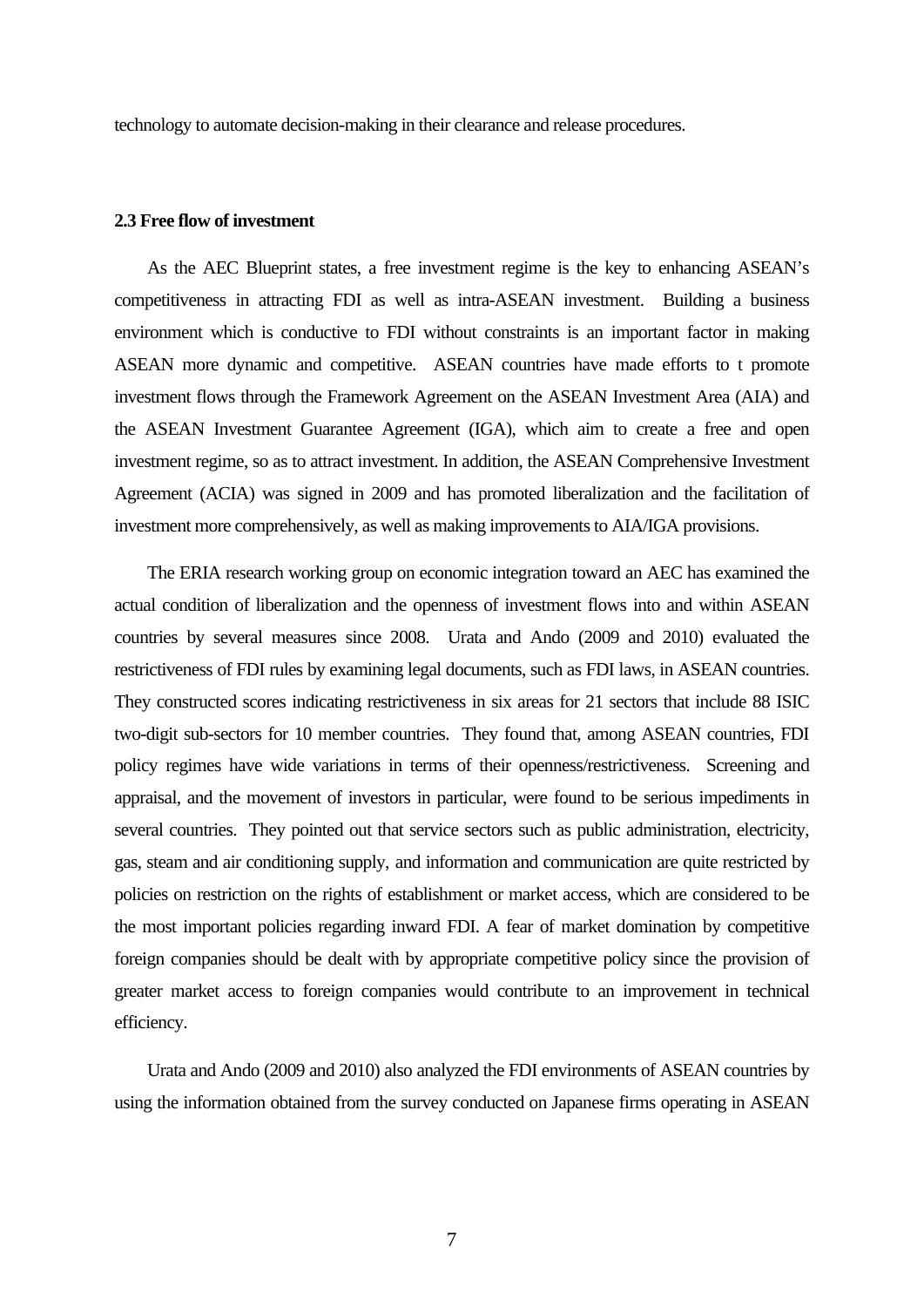countries in order to assess the actual FDI climate in ASEAN countries<sup>7</sup>. They focused on two types of problems which Japanese firms face, namely, problems related to FDI liberalization and FDI facilitation. According to their analysis, there were various types of indirect barriers to FDI in ASEAN countries; in particular, the majority of these problems are related to FDI facilitation. More than half of the problems fall into two categories: institutional problems such as lack of transparency in policies and regulations on investment, and implementation problems such as complicated and/or delayed procedures with respect to investment-related regulations. They pointed out that although neither institutional nor implementation problems are necessarily discriminatory against foreign firms, they need to be resolved to promote investment activity in the region.

Compared with the survey results of 2008 by Urata and Ando (2009) and the 2005 survey provided by Urata et al. (2007), Urata and Ando (2010) concluded that ASEAN countries as a whole tend to have improved the explicit investment climate. The number of the incidents revealing problems preventing FDI declined in so far as FDI liberalization is concerned. However, they pointed out that direct barriers to FDI still remain; further efforts to reduce them by ASEAN countries are therefore necessary in order to attract FDI continuously. As the same time, the results of the survey demonstrated the necessity for reduction of indirect barriers to FDI or the promotion of FDI facilitation by showing the increasing number of issues identified in categories for FDI facilitation. Important areas for improvement include institutional problems, complicated and delayed procedures, underdeveloped infrastructure, inflexible labor market conditions and problems involving taxation regulations.

#### **3. Key Findings in Each Study relating to Three Core Elements**

Based on studies on quantitative measures regarding key policy pillars in the ASEAN Economic Community Blueprint, conducted during the 2008-2009 fiscal years, we have continuously conducted analyses on the current status and progress of the free flow of goods, services and investment, in order to draw implications for realization of a competitive ASEAN single market and production base, which is an important target of the ASEAN Blueprint. Our studies aim to update and expand quantitative analysis and conduct in-depth analysis of trade

<sup>7</sup> They conducted their analysis using information obtained from the survey conducted by the Japanese Machinery Center (JMC) for Trade and Investment. The respondents to the survey are its members which are involved in trade and FDI activities.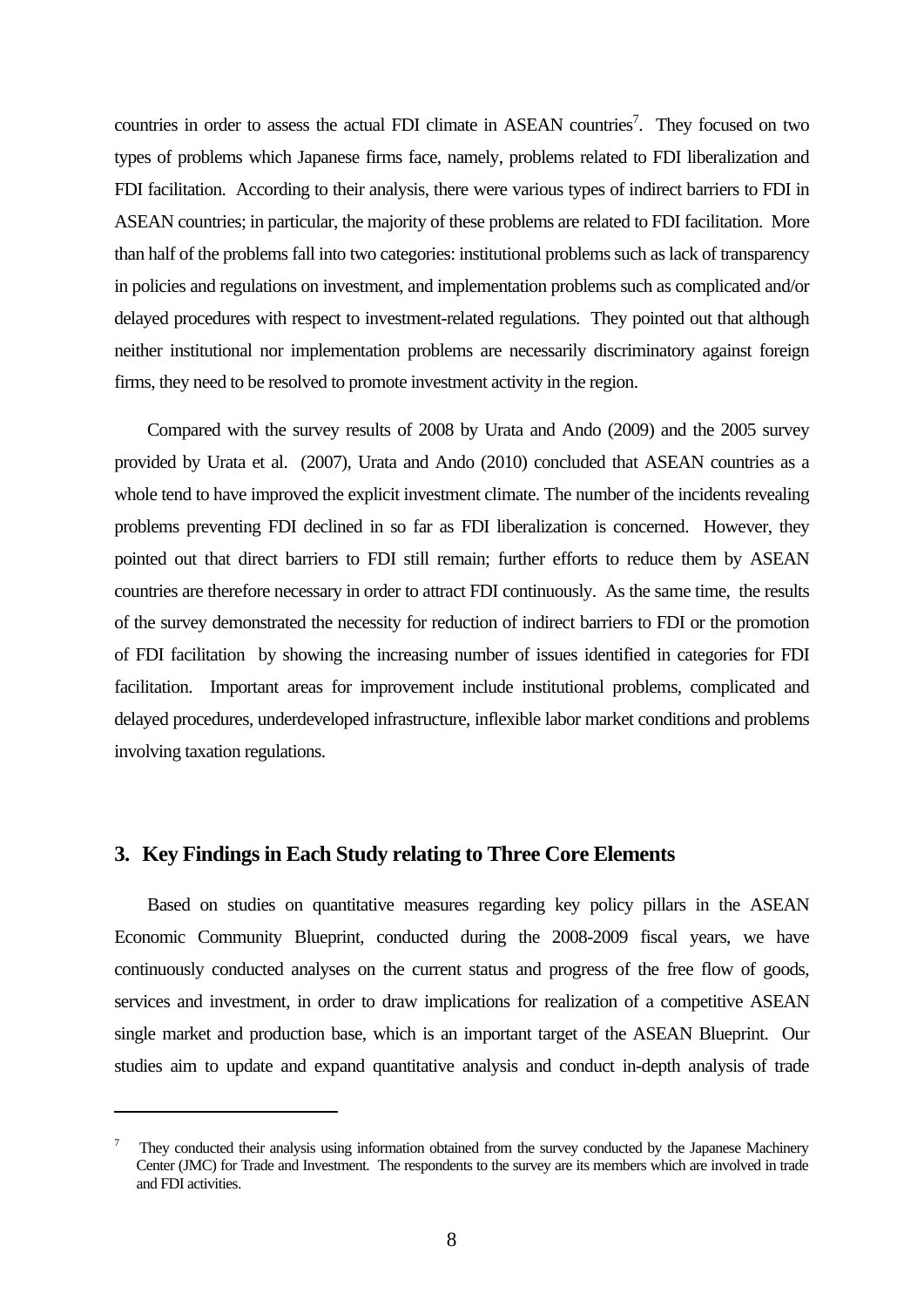facilitation, service trade liberalization, FDI inflows and skilled labor mobility among ASEAN countries by sector and country. This chapter provides an overview of the main results of each study on the 2010 fiscal year.

#### **3.1 Free Flow of Services**

With respect to service trade liberalization, Chapter 2 by Dee (2011) has mapped the actual policy space by conducting questionnaires in five key service sectors: medical, health, banking and insurance services, and accountancy. The first four of these sectors were also mapped in 2008, thus we can examine the extent of real reform since 2008 and assess whether this reform was generated by AFAS commitments.

#### **3.1.1 Updating banking and insurance**

Dee (2011) conducted a questionnaire survey covering barriers to trade in banking services which asked about actual policies affecting all four modes of supply, namely, cross-border services (mode 1), via the movement of consumers (mode 2), via commercial presence (mode 3) and the movement of individual bank personnel (mode 4). With regard to insurance services, the structure of the questionnaire is similar to that for banking, but it included some factors peculiar to insurance services, such as restrictions on reinsurance, limitations on whether insurance companies can hold assets overseas, and limitations on the form in which they must hold their assets.

She finds that six out of ten ASEAN countries have foreign equity limits that do not yet meet the ASEAN Blueprint's benchmarks for banking services; however seven ASEAN countries have already met the benchmark of the Blueprint. In addition, although the Blueprint is aimed unequivocally at liberalization of cross-border trade, barriers to this mode of service delivery in banking and insurance services are still prevalent in most countries. Liberalization of mode 1 and also mode 2 trades in financial services should proceed on a most-favored nation basis.

In the case of banking services, the recent reforms have made only a slight difference to the overall prevalence of restrictions for both domestic and foreign service providers. Dee points out that there is evidence that ASEAN countries are still using unnecessary regulatory restrictions instead of better targeted prudential requirements. Similarly, there has been very little reform of regulatory restrictions on trade in insurance services. Since insurance is a sector that is typically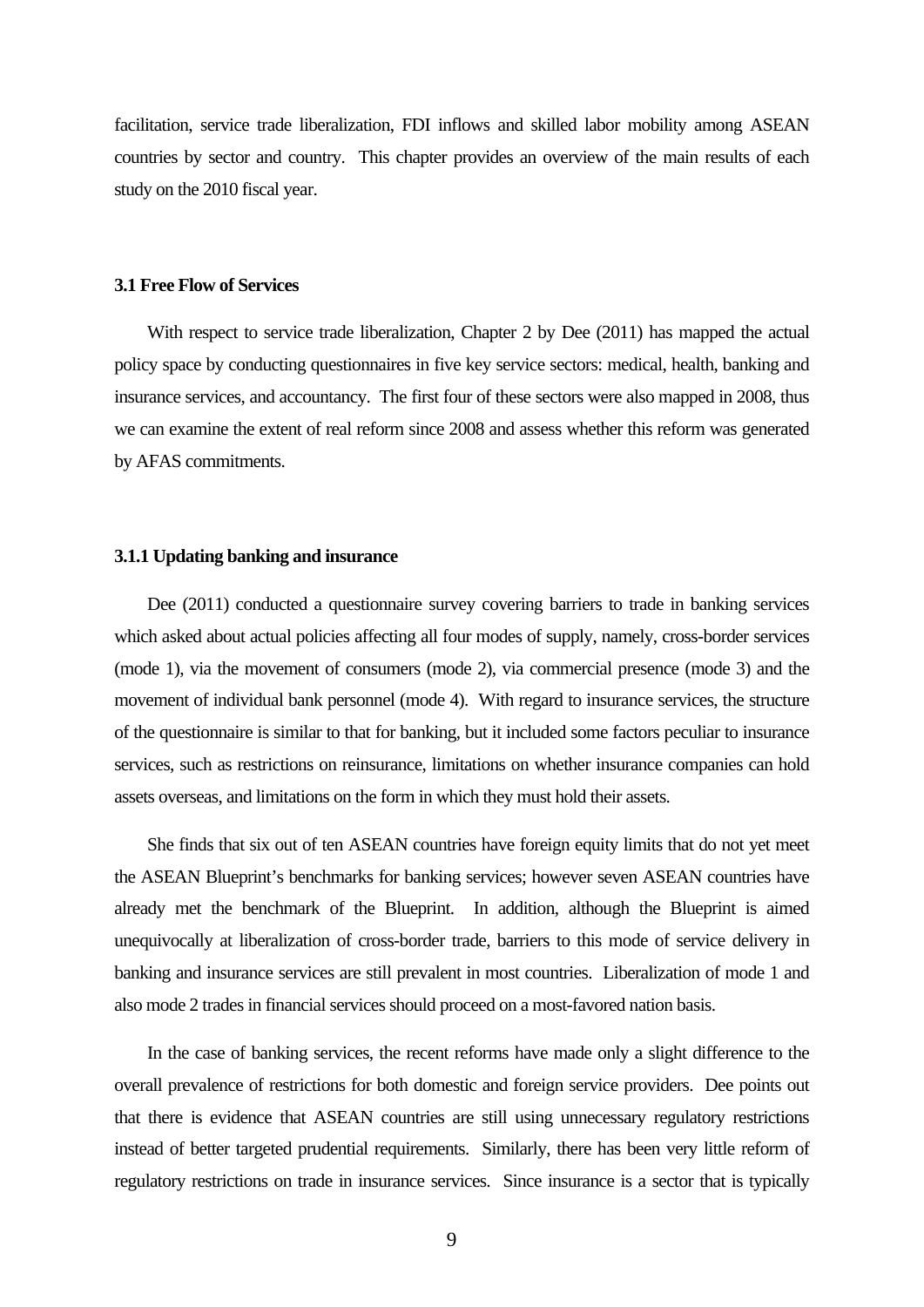under pressure during WTO accession negotiations, she points out that other ASEAN countries will need to accelerate their reform efforts if the ASEAN Blueprint targets are to be met.

#### **3.1.2 Updating medical and health services**

The questionnaire covering barriers to trade in medical services, namely medical professional services via mode 3 and mode 4, and medical, dental and para-medical services via mode 1 and mode 2, used by Dee (2008) asks about policies affecting all of these modes of delivery. In addition, the questionnaire asks about potentially anti-competitive aspects of the regulatory regime, and it also reveals information about the transparency of the regulatory regime by canvassing which stakeholders are consulted in advance of regulatory changes and by asking how regulatory decisions are made public. The questionnaire covering barriers to trade in health services used by Dee (2008) also asks about actual policies affecting all four modes of delivery. In addition, the questionnaire on trade in health services asks about potentially anti-competitive aspects of the domestic regulatory regime, and it also reveals information about the transparency of the regulatory regime. Using these questionnaires, Dee (2011) conducted the same survey of these sectors for all the ASEAN 10 countries, in order to highlight improvements and changes in these regulatory regimes.

She finds that three ASEAN countries still need to take definitive action to achieve the level of foreign equity participation targeted in the Blueprint, and barriers to the movement of individual professionals are still prevalent in the medical professional services sector. There is significant further scope to promote a single market for medical professional services by ensuring that existing regulation does not discriminate against foreign providers. In health services, she points out that non-discriminatory barriers to entry and operations have already been removed, so removing discrimination against foreign suppliers is the only remaining task. Progress here should prove less controversial than in the medical professions.

#### **3.1.3 Accounting services**

Dee (2011) conducted a questionnaire survey covering barriers to trade in accounting services which asked whether there are restrictions on the entry of new professional service firms, either domestically-owned, foreign-invested or both, and whether there are restrictions on the legal form of such firms, as well as restrictions on ownership. She finds that while six ASEAN countries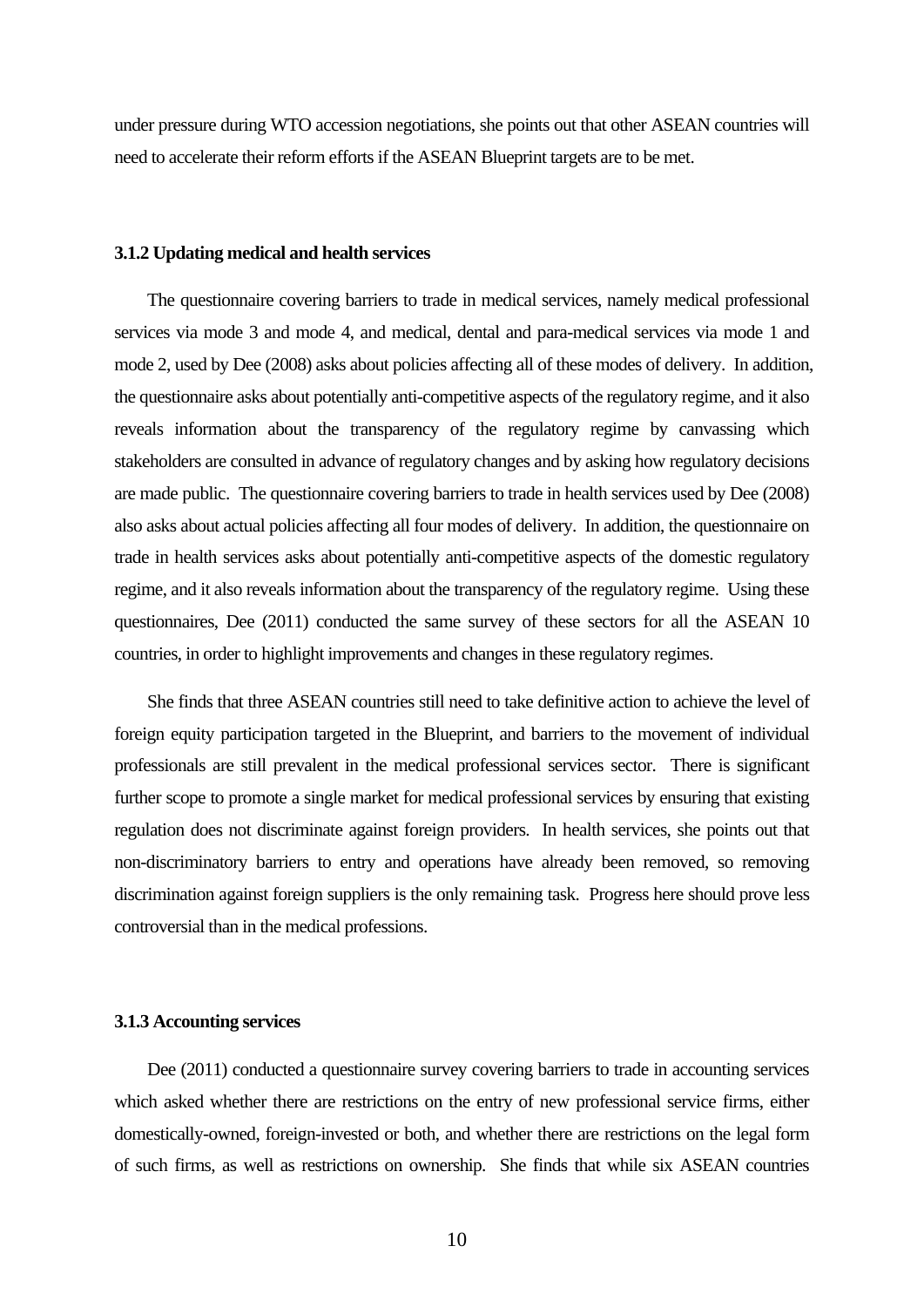already meet the Blueprint's target for foreign equity participation in accountancy firms, restrictions on the movement of individual professionals are more prevalent than restrictions on commercial presence. She points out that development of a single market for this and other professional services depends crucially on the free mobility of individual professionals. Mutual recognition agreements can help, but the relaxation of other restrictions on entry and operation is also required.

#### **3.2 Free Flow of Investment**

Turning to the FDI climate, Chapter 3 by Urata and Ando (2011) analyzes FDI firms' assessment of the investment climate using two types of firm survey on the FDI environment for foreign firms in the ASEAN countries. The goal is to gain a deeper understanding of the FDI policy environment of ASEAN countries, and to help those countries formulate FDI policy. The first type of survey looks at Japanese firms operating in ASEAN countries, and was conducted by JMC. As in their previous studies (Urata and Ando (2009, and 2010)), they classify the problems and obstacles faced by Japanese firms into ten categories, and group these ten categories into two problem areas, namely four categories related to FDI liberalization and six categories related to FDI facilitation. The second type of survey is the original survey conducted on mainly non-Japanese foreign firms in the ASEAN 10 countries. As with the survey on Japanese firms, they analyze the information on assessment of the FDI climate according to ten categories of problems faced by these firms.

With regard to the assessment of Japanese firms operating in ASEAN countries, they confirm the same findings as their previous studies. The major problems faced by Japanese firms are related to FDI facilitation and, in particular, the major problems are implementation problems such as complicated and/or delayed procedures with respect to investment-related regulations, and institutional problems such as lack of transparency in policies and regulations on investment. They point out that this result indicates that there is plenty of room to improve FDI facilitation in order to promote FDI in ASEAN countries. In addition, they compare the patterns of pervasiveness of identified problems with their previous studies (Urata, et al. (2005) and Urata and Ando (2009 and 2010)), and concludes that further efforts to improve the investment climate through various liberalization and facilitation measures are expected, since the number of issues in both FDI liberalization and facilitation has increased. They also point out that while ASEAN countries explicitly improved their investment climates, more and more indirect barriers to FDI emerged,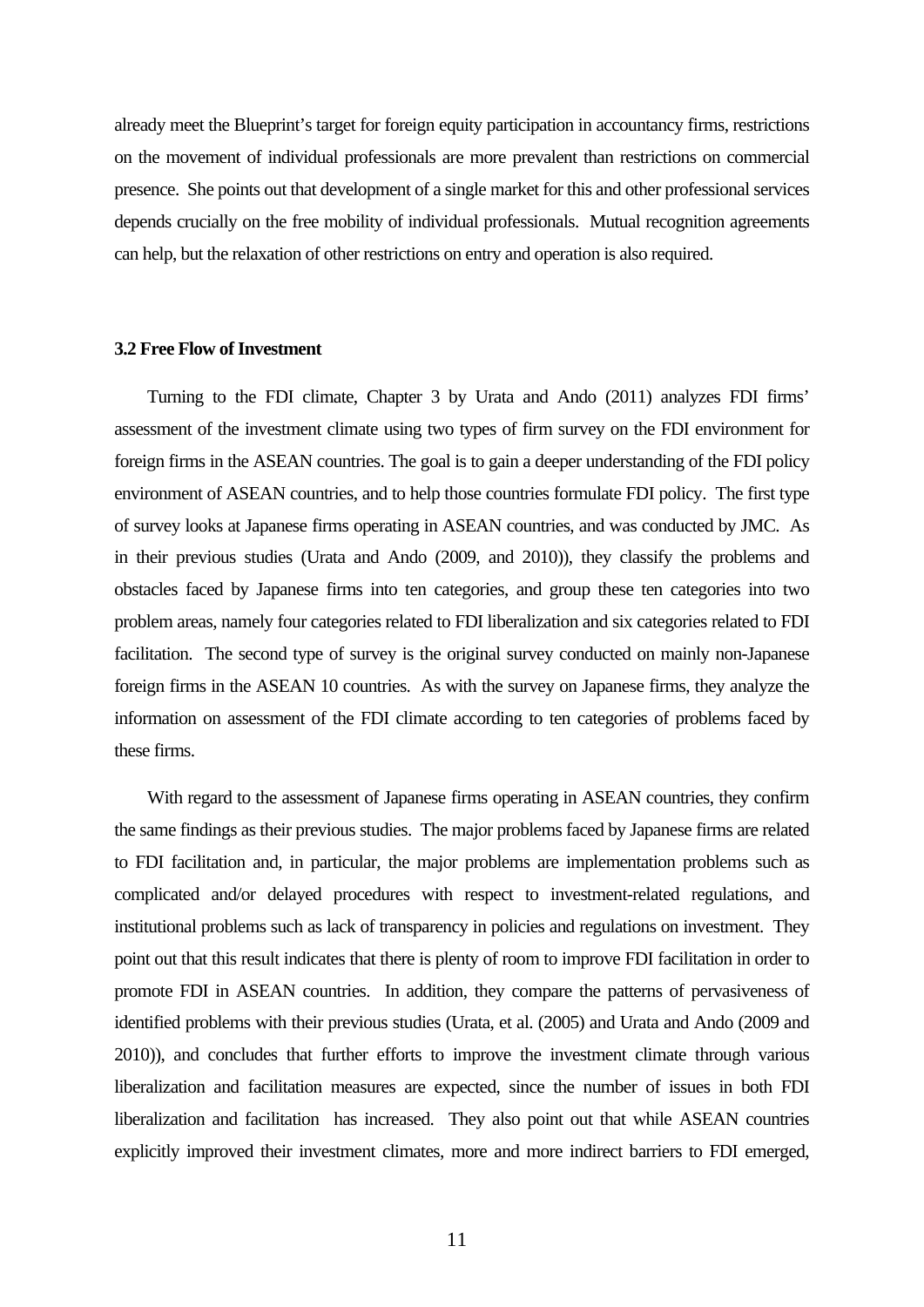partly reflecting more active and deepening operations by Japanese firms in ASEAN countries than before, which are therefore more likely to face various problems through their operations.

Basing the assessment of FDI climate on their original survey on mainly non-Japanese foreign firms in ASEAN countries, they find that institutional problems, implementation problems, and underdeveloped infrastructure and shortage of human resources are more serious than others, similar to the results of the above mentioned survey on Japanese firms in ASEAN countries. Therefore, they again point out the necessity of improvement of FDI facilitation in order to promote FDI in ASEAN. Urata and Ando (2011) also present detailed findings by score and categories for individual ASEAN 10 countries. This will be useful not only for examining the variation of FDI climates among countries, but also in identifying specific problems for each country. Based on their results on the trend of FDI assessment by foreign firms in ASEAN countries, further studies are expected on the various types of obstacles facing FDI firms in each individual ASEAN country.

#### **3.3 Free flow of skilled labor**

The AEC Blueprint covers only "free flows of skilled labor" and is silent on flows of unskilled/semi-skilled labor. However, as ASEAN countries move up the technology ladder, demand for skills will increase. In order to explore the framework of liberalization of skilled-labor mobility in ASEAN countries toward an AEC, Chapter 4 by Chia (2011) examines the provisions of movement of people and recognition of professional qualifications in the WTO and in ASEAN(+1) FTAs, as well as policy frameworks in ASEAN countries with MRAs.

ASEAN countries have been working to facilitate the issuance of visas and employment passes for ASEAN professionals and skilled labor, to facilitate movement of professional service providers under Mutual Recognition Arrangements (MRAs), and to enhance cooperation among ASEAN University Network (AUN) members to increase mobility for both students and staff within the region. Although MRAs appear to be the main tool for skilled labor mobility in ASEAN, Chia points out that negotiating for recognition is a complex and time-consuming process given the wide differences in development levels among ASEAN countries. Therefore, negotiating bilateral MRAs might be easier to achieve and implement. Towards implementation of the free flow of skilled labor under the AEC, ASEAN countries should try to remove, as far as possible, impediments to such flow. In addition, more information exchange and transparency and simplifying visa and employment permit applications would help.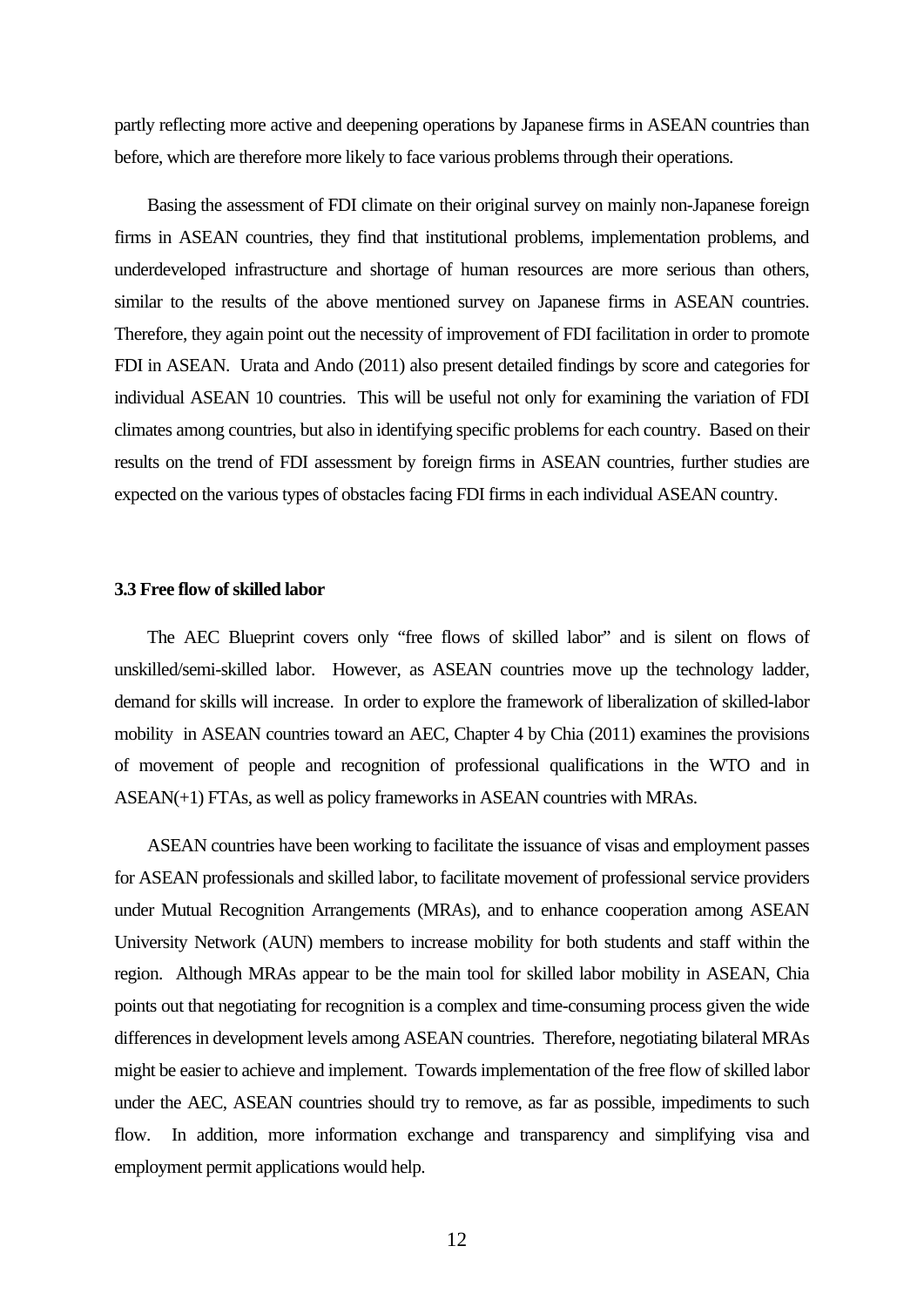Based on Chia's (2011) conceptual analysis on the free flow of skilled labor in ASEAN countries toward an AEC, further investigation on actual implementation of these agreements in each country, such as surveys on firms and professional persons, is expected.

#### **3.4 Empirical analyses on free flow of goods among ASEAN countries.**

In order to investigate the actual situation of the free flow of goods from a different perspective, we conducted a comprehensive and extensive empirical analysis using bilateral trade data and various indexes on trade barriers in order to find significant impediments to trade in goods in ASEAN countries.

Chapter 5 by Otsuki (2011) develops measures of trade facilitation indicators, and provides empirical investigation by applying a gravity model with trade facilitation indicators including four areas of trade facilitation, namely port efficiency; customs environment; regulatory environment and service sector infrastructure, to estimate the effect of trade facilitation on trade flows of manufactured goods with particular focus on the ASEAN countries. He also conducts a simulation of the impact of trade facilitation on trade flows based on the empirical results.

From these analyses, he finds that ASEAN countries' performance in trade facilitation is diverse, from the world's best to the world's worst. He also points out that there is slight improvement in the ASEAN countries' score over time in port efficiency, and remarkable improvement in service sector infrastructure. Based on the estimation analysis, he finds that all four trade facilitation indices have positive effects on bilateral trade flows. In particular, the effect of regulatory environment is greatest. Using a simulation analysis, he finds that, taken together, all the areas in trade facilitation generate trade expansion of 99 billion US dollars in the ASEAN countries. About 75% of the gain comes from the region's own improvement, thus encouraging aggressive commitment to investment in trade facilitation. In addition, although efforts by ASEAN only marginally contribute to creation of intra-regional trade, they will have a much greater effect on trade expansion with the rest of the world.

#### **4. Policy Implications**

#### **4.1 Policy implications from research on the free flow of services**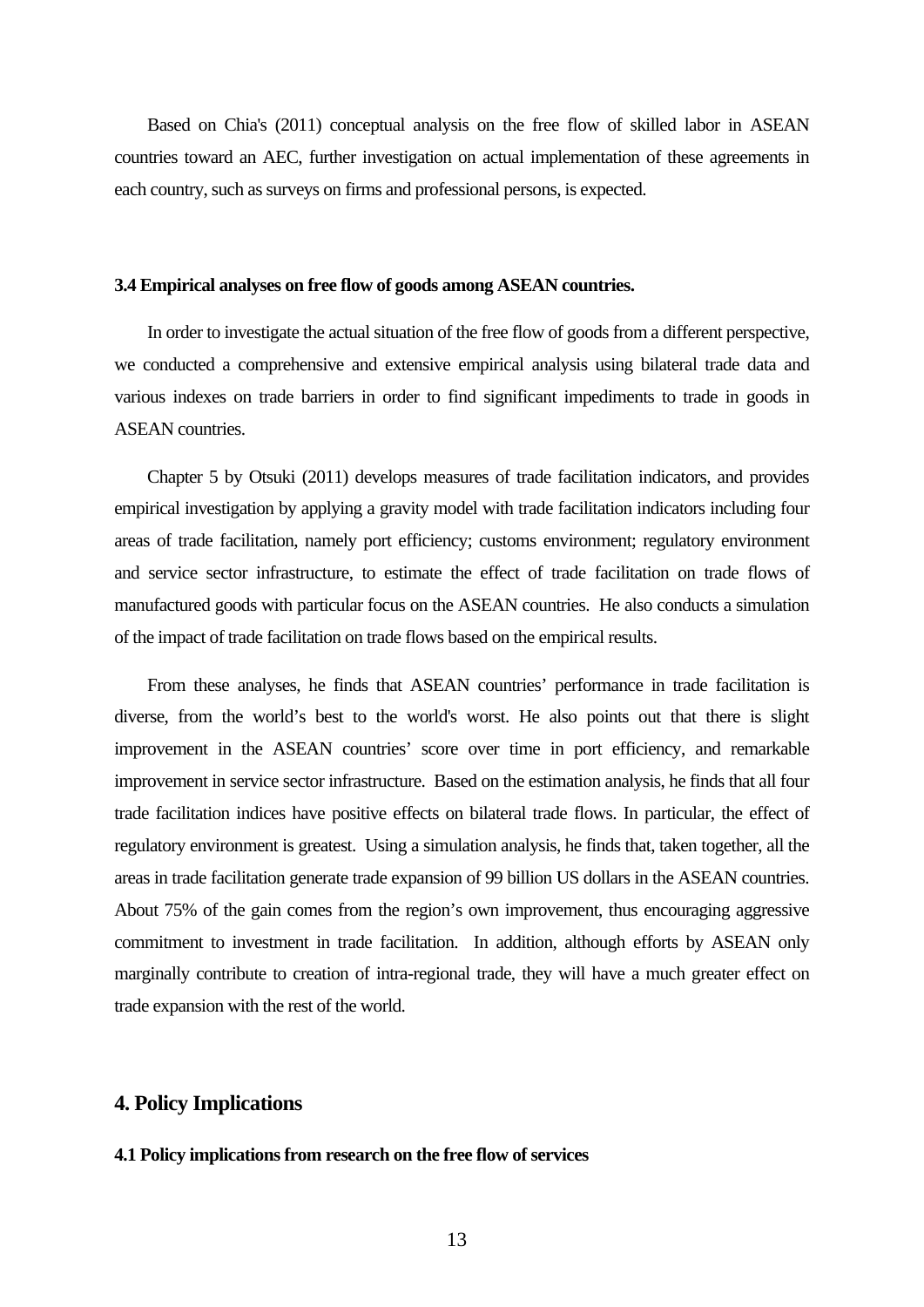- $\triangleright$  Medical services: Some ASEAN countries still need to take definitive action to achieve the target of allowing 70% foreign equity participation, and barriers to the movement of individual professionals are still prevalent. There is significant further scope to promote a single market for medical professional services by ensuring that existing regulations do not discriminate against foreign providers.
- ¾ Health service: Non-discriminatory barriers to entry and operations have already been removed, and removing discrimination against foreign suppliers is the only remaining task.
- ¾ Banking services: Six out of ten ASEAN countries have foreign equity limits that do not yet meet the ASEAN Blueprint's benchmark. Also, there is evidence that some countries are still using unnecessary restrictions in place of better-targeted prudential requirements. With the recent strengthening of prudential regulation, there is scope for further market opening.
- ¾ Accountancy services: Although six ASEAN countries already meet the Blueprint's targets for foreign equity participation, restrictions on the movement of individual professionals are more prevalent than restrictions on commercial presence. A single market for this and other professional services depends crucially on the free mobility of individual professionals. Mutual recognition agreements can help, but relaxation of other restrictions on entry and operation is also required.

#### **4.2 Policy implications from research on the free flow of goods**

- $\triangleright$  It has been proved that trade facilitation in this region contributes to long-term growth. Collective actions are needed, as well as a step-by step building block approach from core principles towards expanded policies.
- $\triangleright$  Capacity building in below-average countries is found to be particularly effective in promoting intra-ASEAN trade and its trade with the rest of the world.
- $\triangleright$  It is recommended that primary focus be on enhancing governance and the transparency of government policy, and particularly trade regulations, in order to realize the returns to their effort rapidly, and on fostering capacity building of the member countries that lag behind in terms of trade facilitation.

#### **4.3 Policy implications from research on the free flow of investment**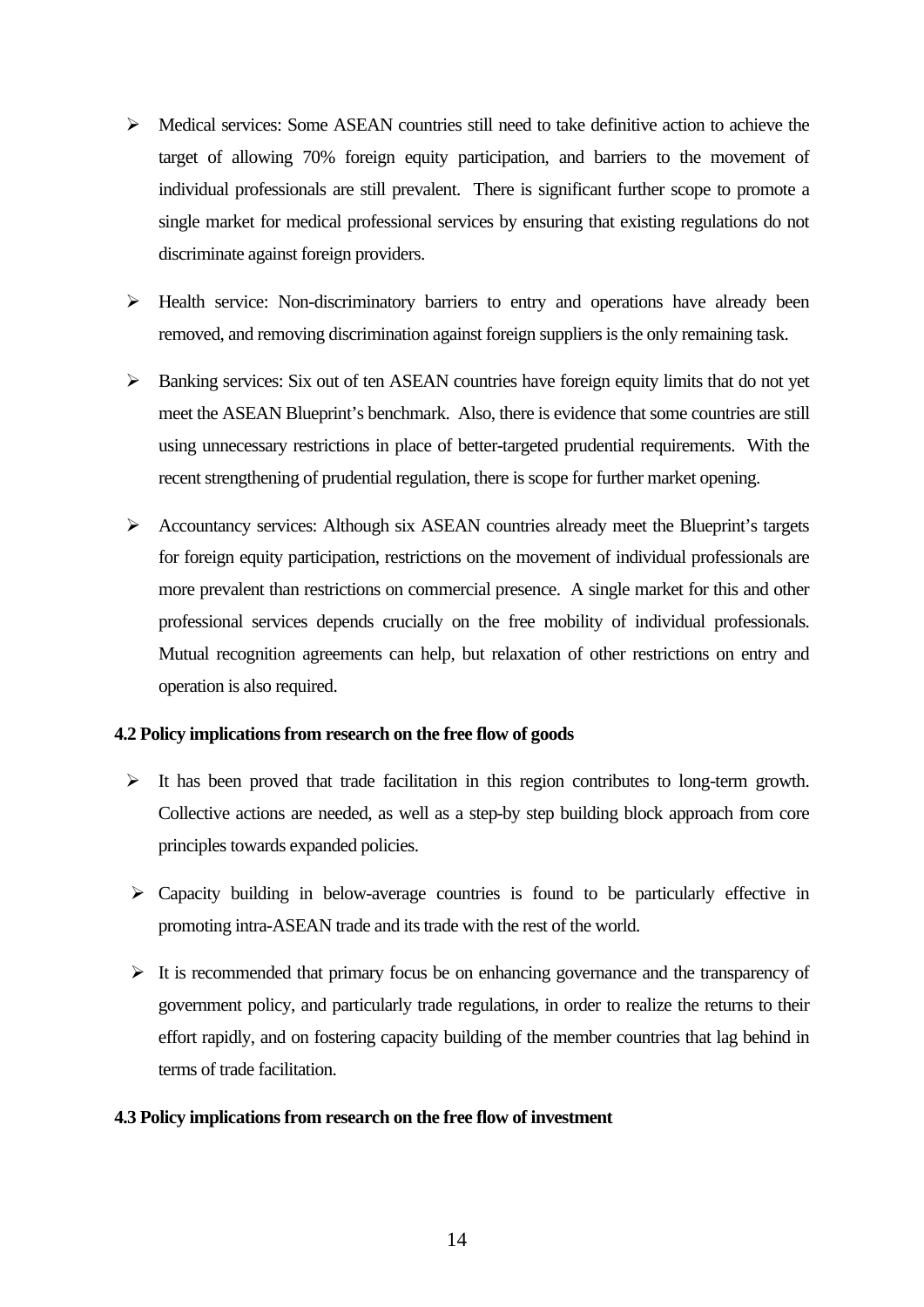- $\triangleright$  In order to promote FDI policy liberalization, the ASEAN countries should use various existing frameworks, such as WTO/GATT's Trade Related Investment Measures agreement, bilateral investment treaties, free trade agreements, and other legal frameworks. In particular, ASEAN should use the ASEAN Comprehensive Investment Agreement.
- ¾ To overcome obstacles concerning FDI facilitation, the ASEAN countries should actively use various cooperation programs with developed countries to improve human resources engaged in the implementation and enforcement of FDI policies. Possible multilateral and regional sources of technical assistance in this area may be UNCTAD, the OECD, and ERIA.
- $\triangleright$  Monitoring of the achievements of FDI liberalization and facilitation has to be emphasized, in order to achieve a freer FDI environment. In this regard, a monitoring mechanism should be established by ASEAN, if it has not been established yet, or by ERIA.

#### **References**

- Chia, S. Y., 2011, Chapter 4 Free Flow of Skilled Labor in the AEC, in ERIA Research Project Report 2010, Economic Research Institute for ASEAN and East Asia.
- Corbett, J. and S. Umezaki, 2009, Chapter 1 Deepening Economic Integration in East Asia, ERIA Research Project Report 2008, No.1. Economic Research Institute for ASEAN and East Asia. (http://www.eria.org/research/y2008-no1.html).
- Dee, P. and H. Dinh (2009). "Barriers to Trade in Health and Financial Services in ASEAN." Mimeo, Crawford School of Economics and Government. Canberra: Australian National University.
- Dee, P., 2009, Chapter 2 Services Liberalization toward the ASEAN Economic Community, ERIA Research Project Report 2008, No.1. Economic Research Institute for ASEAN and East Asia, (http://www.eria.org/pdf/research/y2008/no1/DEI-Ch02.pdf).
- Dee, P., 2010, Chapter 2 Services Liberalization toward the ASEAN Economic Community, ERIA Research Project Report 2009, No.3. Economic Research Institute for ASEAN and East Asia, (http://www.eria.org/pdf/research/y2009/no3/06\_Chapter2.pdf).
- Dee, P., 2011, Chapter 2 Toward a Competitive ASEAN Single Market: Sectoral Analysis, in ERIA Research Project Report 2010, Economic Research Institute for ASEAN and East Asia.